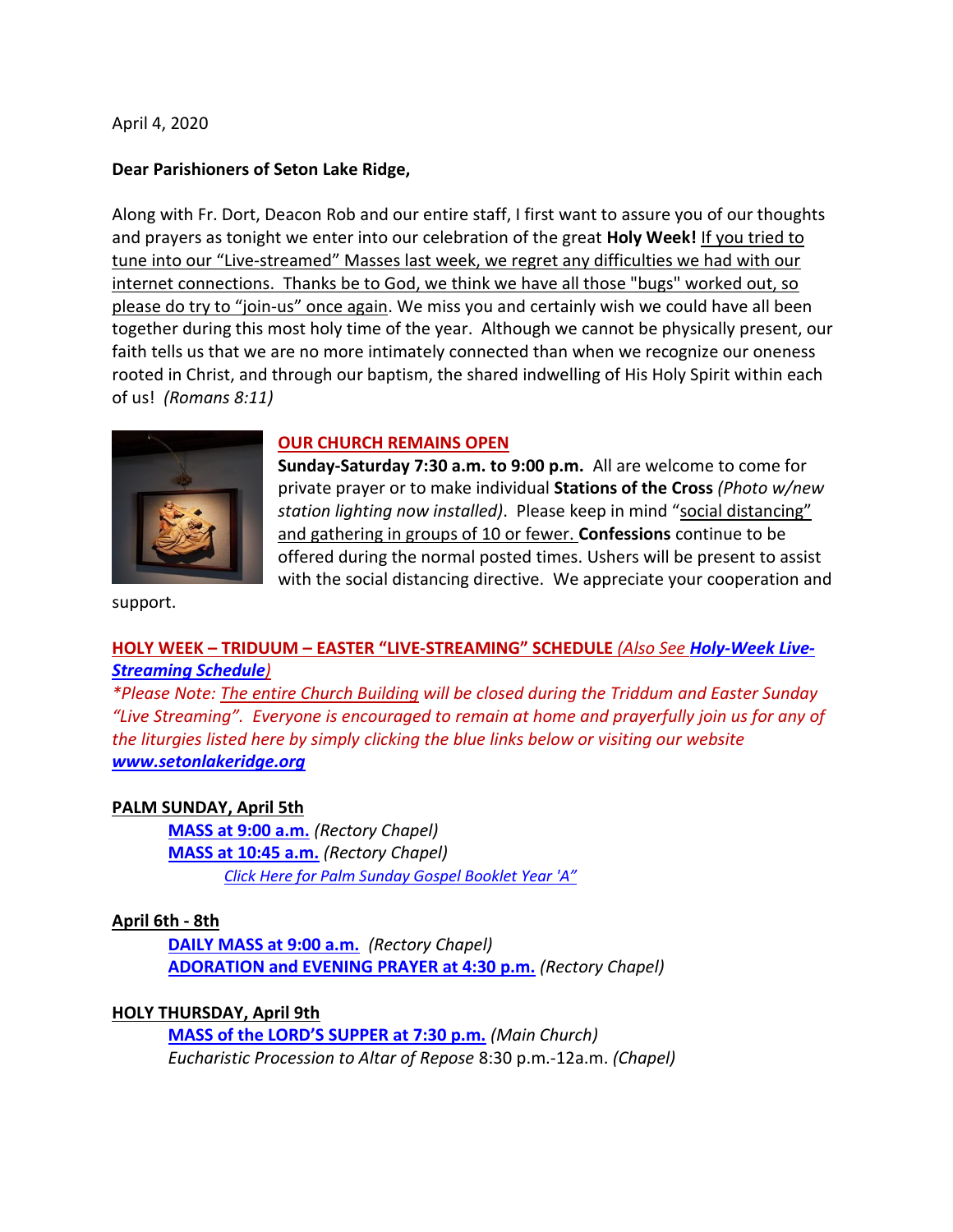### **GOOD FRIDAY, April 10th**

**STATIONS of the CROSS at 3:00 p.m.** *(Main Church)* **LITURGY of the PASSION at 7:30 p.m.** *(Main Church) Click Here for Good Friday Gospel Booklet Year "A"*

# **HOLY SATURDAY, April 11th**

**EASTER VIGIL at 8:30 p.m.** *(Main Church)*

## **EASTER SUNDAY, April 12th**

**MASS at 9:00 a.m.** *(Main Church)* **MASS at 10:45 a.m.** *(Main Church)*

## **DO YOU NEED HELP?**

**Human Concerns Ministry** has volunteers who are able and willing to shop for groceries and pharmacy items for other parishioners who are unable because they are in a high-risk category. For those who are in financial hardship and are in need of non-perishable food items and/or toiletries, our **MOTHER SETON FOOD PANTRY** is OPEN from 12:30-2:30 p.m. on Tuesdays and Thursdays (but not Holy Thursday 4/9). Simply come to the reception area of the Parish Office and ring the bell for assistance. Please note that at this time, children will not be permitted into the pantry. If you are in need of food but are in a high risk group, volunteers can make up "to go" bags based on your needs which can be picked up at the parish office or can be delivered if you are unable or do not feel comfortable coming to the Parish Office. For more information, please contact **Betty Maher**, Human Concerns Outreach Coordinator, at b.maher@setonlakeridge.org or **703-494-4008, ext. 145** and leave a message.

### **PARISH OPERATIONS AND OFFERTORY**

Please know of my deep gratitude for your faithful support of our parish and our diocese through the Bishop's Lenten Appeal (BLA). As you know, our parish has continuing operating needs and our weekly offertory is the main source of revenue to meet our expenses. As you can image, these collections are down about 30% from an average of \$25,000 per week to around \$17,000. While this is still a very generous continued response by many, I do realize that others have less (or even no) income and are therefore unable to give at this time, which is **completely** understandable. However, many others still have their regular income. Please know that sustaining our financial support is so necessary to **maintain our payroll** and **parish operations** as well as meeting the additional expenses related to our **increased outreach efforts to those in need**, to **housing our two new seminarians**, and the increased expenses related to the **"live-streaming" and related technologies.**

For those who are mailing or dropping off your contributions or using Faith Direct, **I thank you for your continued support**. Mailing your donation is always an option but *I strongly encourage* everyone to consider using other electronic means of making your weekly donation. These options include: **TEXT-TO-GIVE**, enrolling in **FAITH DIRECT,** or enrolling in **BILL PAY** through your financial institution. You may go to the link below so that you can help us maintain our mission at this critical time.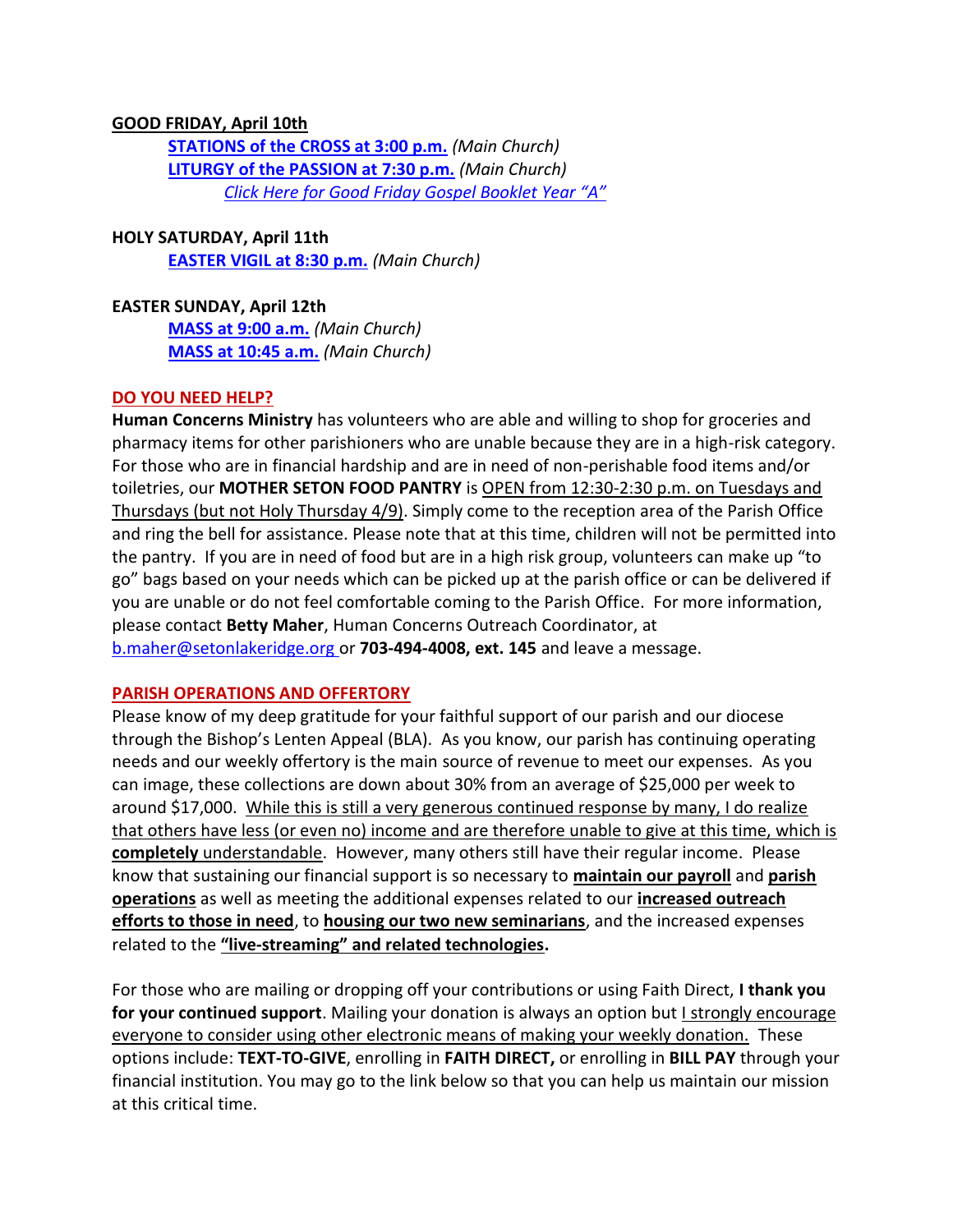# **THANK YOU FOR YOUR SUPPORT!**

## **POSSIBLE ADDITIONAL FREE TIME- FOR MOVIES, VIDEOS OR OTHER LEARNING**

There are many resources online that you can access at this time. I encourage you to seek out ways to grow in your personal relationship with Jesus. **Formed – The Catholic Faith on Demand** is one option that our parish has access to for individuals or families to be entertained with a movie or to seek to grow in our faith. The information for our parish account is as follows:

- 1. Go to: Formed.org
- 2. Click on: "Sign Up"
- 3. And then: "I belong to a Parish Organization"
- 4. Type Parish Name or Organization: St. Elizabeth Ann Seton
- 5. Click on: 12805 Valleywood Dr.
- 6. And then: "NEXT"
- 7. Add you name and E-mail
- 8. Click: "Sign Up"

### **PLEASE STAY CONNECTED!**

While the Parish Office is closed, staff are monitoring their emails and phone messages and essential staff are periodically coming into the office and monitoring the drop-off mail slot in the the reception office area. Should you need to drop anything off. Simply utilize this mailslot that is located on the inside office door in the reception waiting area.

We are still publishing our weekly bulletin in reduced numbers. These hard copies are located in the Church Narthex. We also encourage you to sign-up to receive the bulletin each week via email or by visiting our parish website. Click the links below:

> **SUBSCRIBE TO SETON LAKE RIDGE CHURCH BULLETIN VIEW SETON LAKE RIDGE CHURCH BULLETIN GET OUR SETON LAKE RIDGE PARISH APP**

If you know of someone who is not signed up for parish or diocesan emails, please utilized the following links, and please make this email available to them in any manner you are able.

> **UPDATE SETON LAKE RIDGE PARIS REGISTRATION SIGN-UP for DIOCESE OF ARLINGTON E-NEWSLETTER**

Both Fr. Dort and I are available for **SACRAMENTAL EMERGENCIES**, for those who are in danger of, or near death. The **Sacramental Emergency Phone** number is: **(571) 455-0402**

Anyone can also visit our own web-site **www.setonlakeridge.org** for the most up to date notices, and the Diocese of Arlington web-site **www.arlingtondiocese.org** for additional information and latest press releases.

### **ST. ELIZABETH ANN SETON and ST. CORONA, PRAY FOR US!**

Finally, I offer the attached article by Heather King entitled, **St. Elizabeth Ann Seton, Patroness of the Quarantine.** It also appears on the **Seton Shrine Website**.